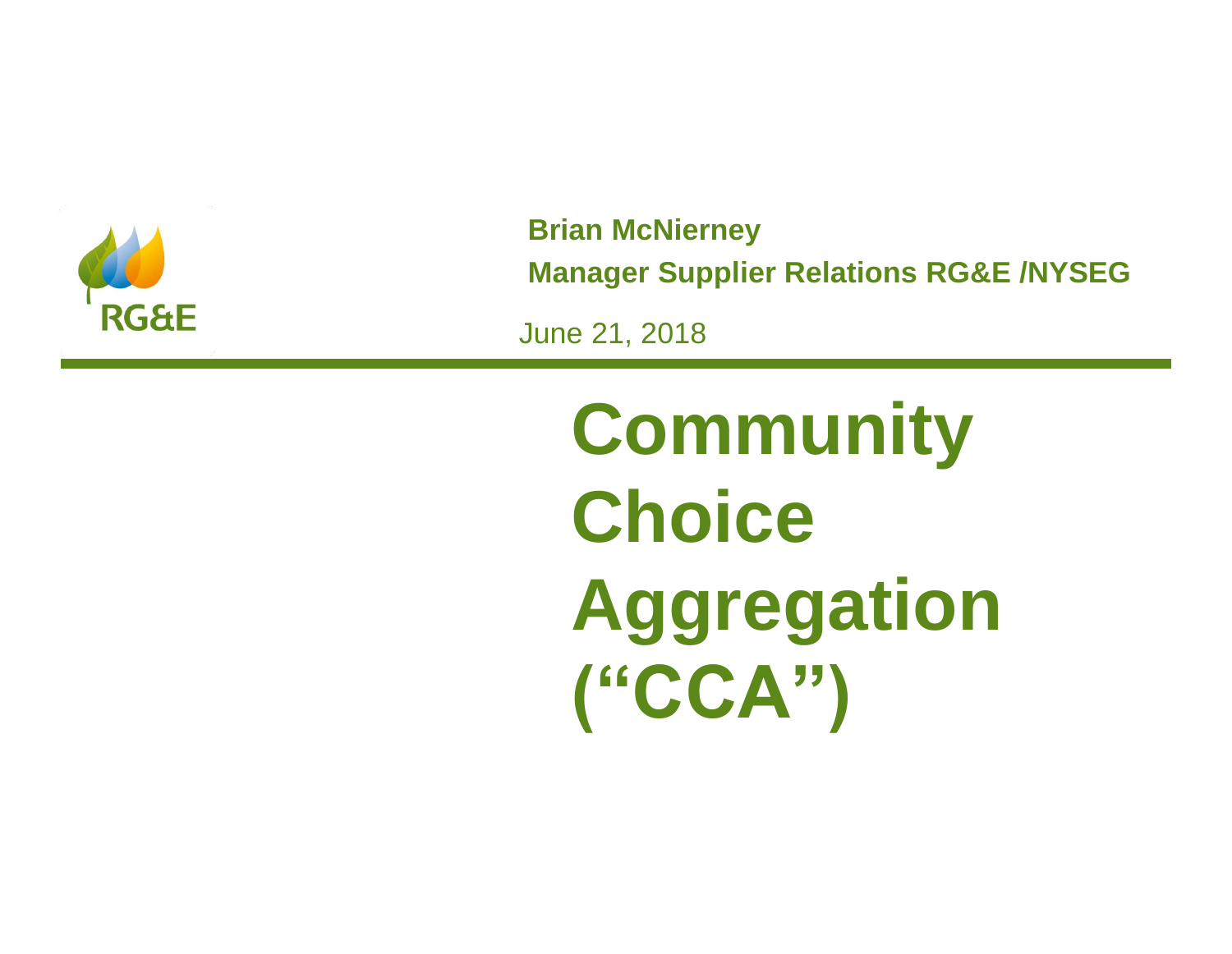### **Overview**

- Brief Description of the Tariff Rules
- RG&E involvement in the CCA process
- Questions for suppliers
- RG&E "Green" Option
- RG&E Energy Efficiency Programs

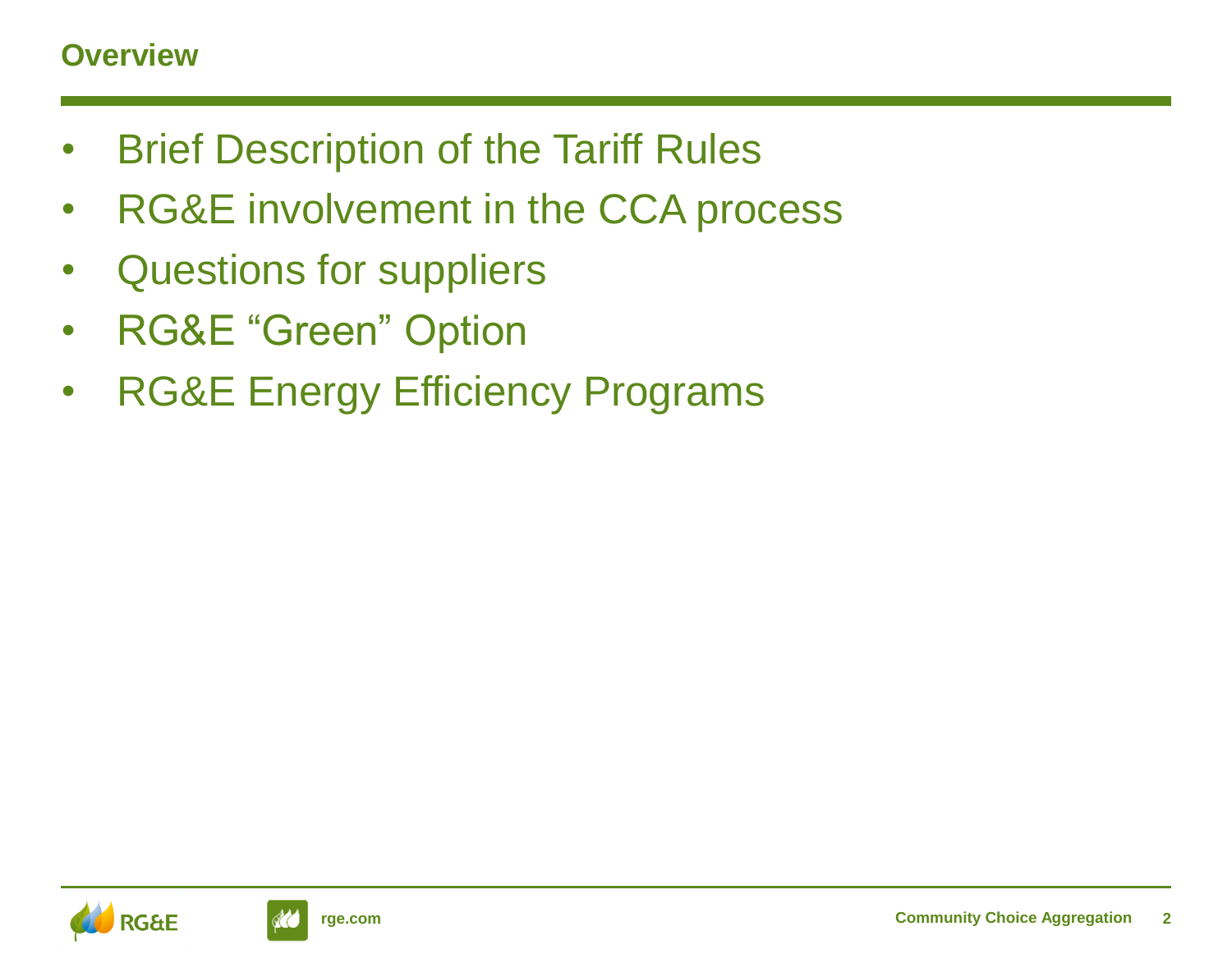# **Brief Description of the Tariff Rules**

- Energy choice Your energy price is made up of delivery and supply charges. The delivery charge is what you pay RG&E to transport energy to you over our pipes and power lines. The supply charge is what you pay your supplier for the energy you use. You can purchase your energy supply from RG&E or a supplier other than RG&E. With any supplier you choose, RG&E will continue to deliver your energy safely and reliably
- A CCA Program allows municipalities to aggregate the usage of eligible CCA customers within a defined jurisdiction in order to secure an alternative energy supply contract on a community-wide basis.
- RG&E is responsible for providing certain data to the municipality or their designee (CCA Administrator or ESCO)
- RG&E is not involved in the process of choosing an administrator or ESCO

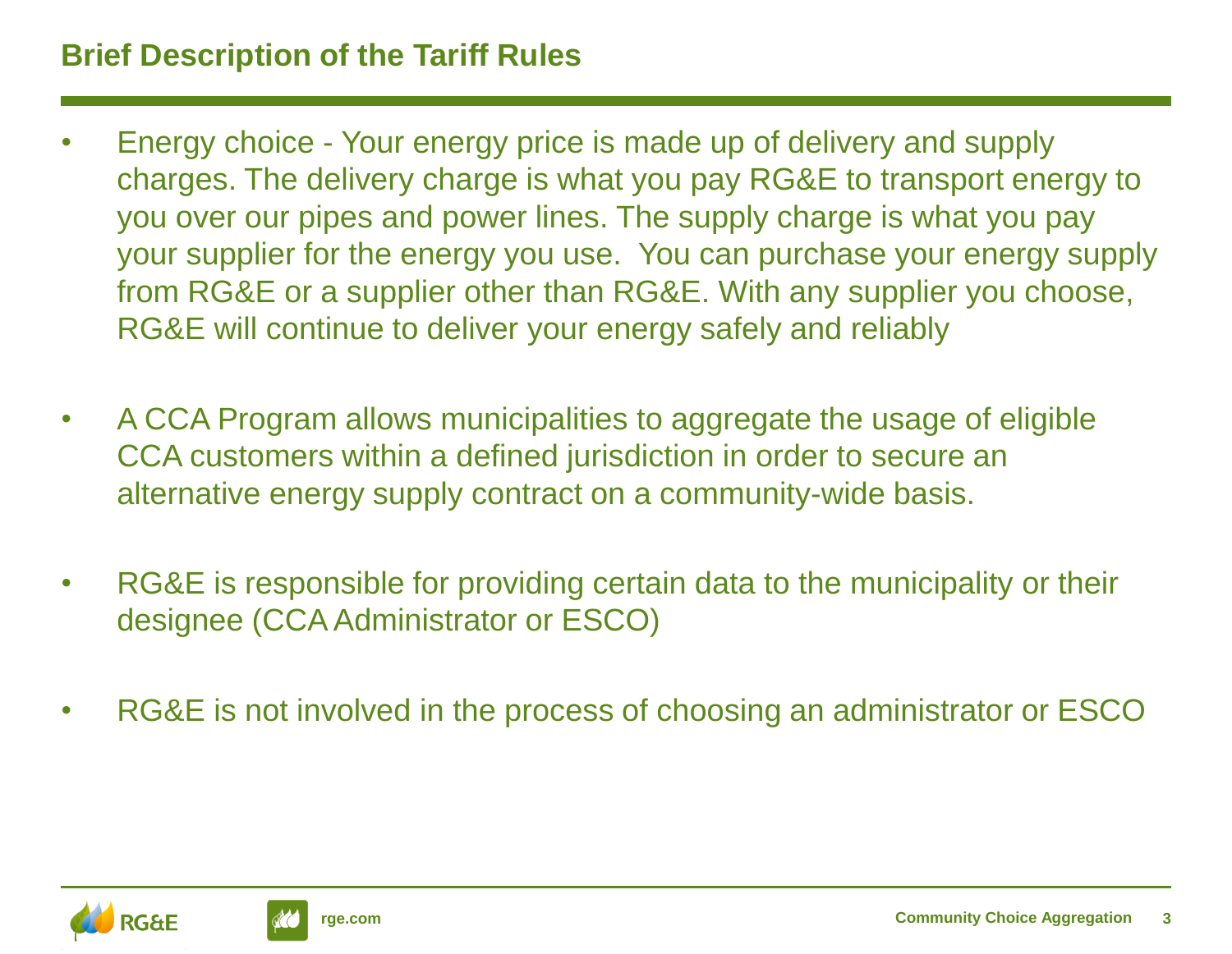- The municipality or their designee (CCA Administrator or ESCO) :
	- must sign a Data Security Agreement acceptable to the Company
	- Must have an approved implementation and data protection plan and certification of local authorization approved by the NYS PSC.
- RG&E will provide the municipality or their designee:
	- Aggregated customer data, including the number of customers by service class, the aggregated peak demand (kW) by month for the past 12 months by service class if applicable, and the aggregated energy (kWh) by month for the past 12 months by service class.
	- Once the municipality has entered into a CCA contract, RG&E will transfer customer-specific data to the municipality or CCA Administrator to support the mailing of opt-out notices. The data shall include all customers in the municipality eligible for opt-out treatment. The data should include:
		- Customer of record's name
		- Mailing Address
		- Any customer-specific alternate billing name and address

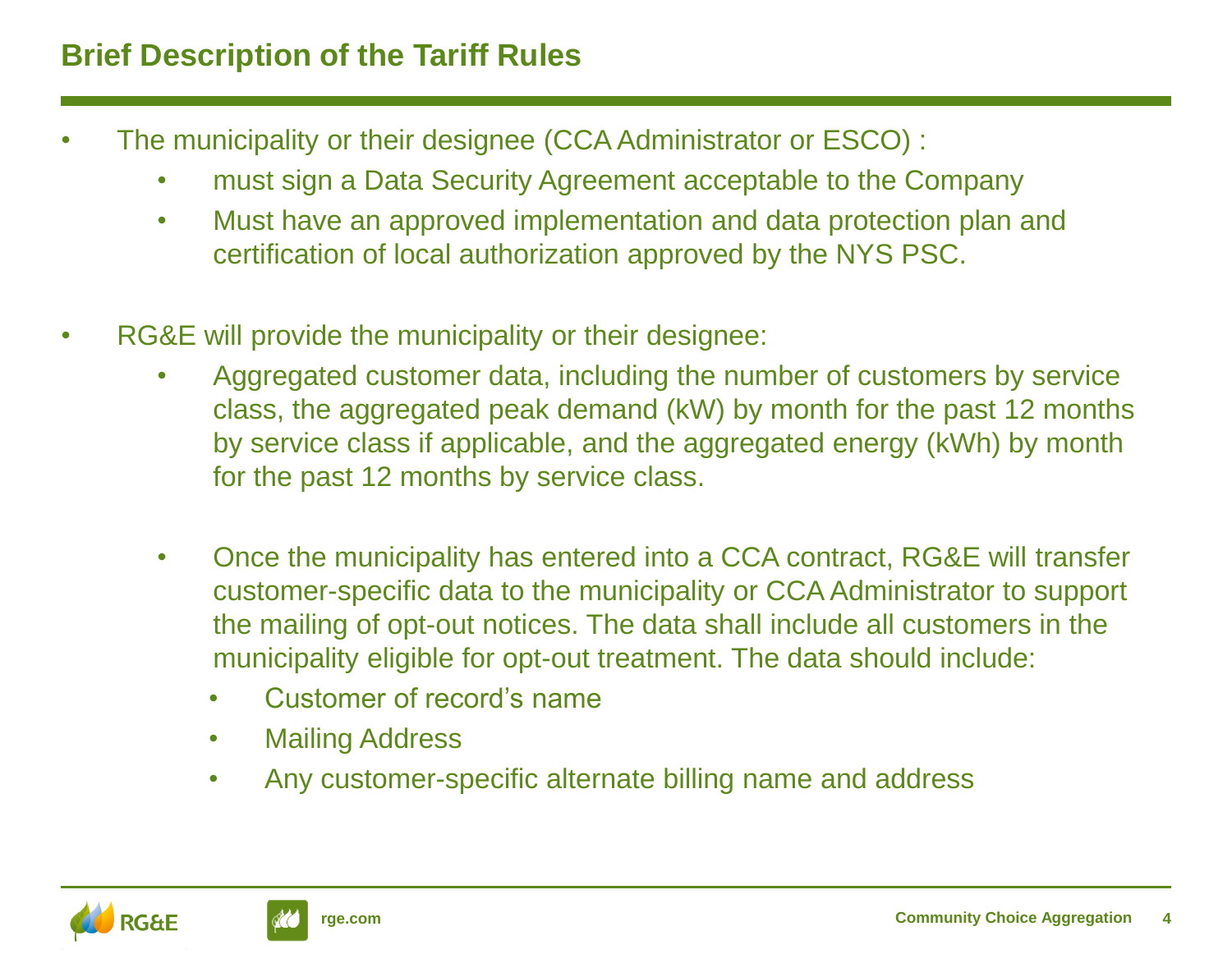#### **Brief Description of the Tariff Rules**

- After the opt-out process RG&E transfers account numbers for eligible customers that did not opt-out to the ESCO providing service within five days of receipt of a list of customers that opted out.
- At that point, the ESCO will follow standard enrollment procedures to sign up the customers.

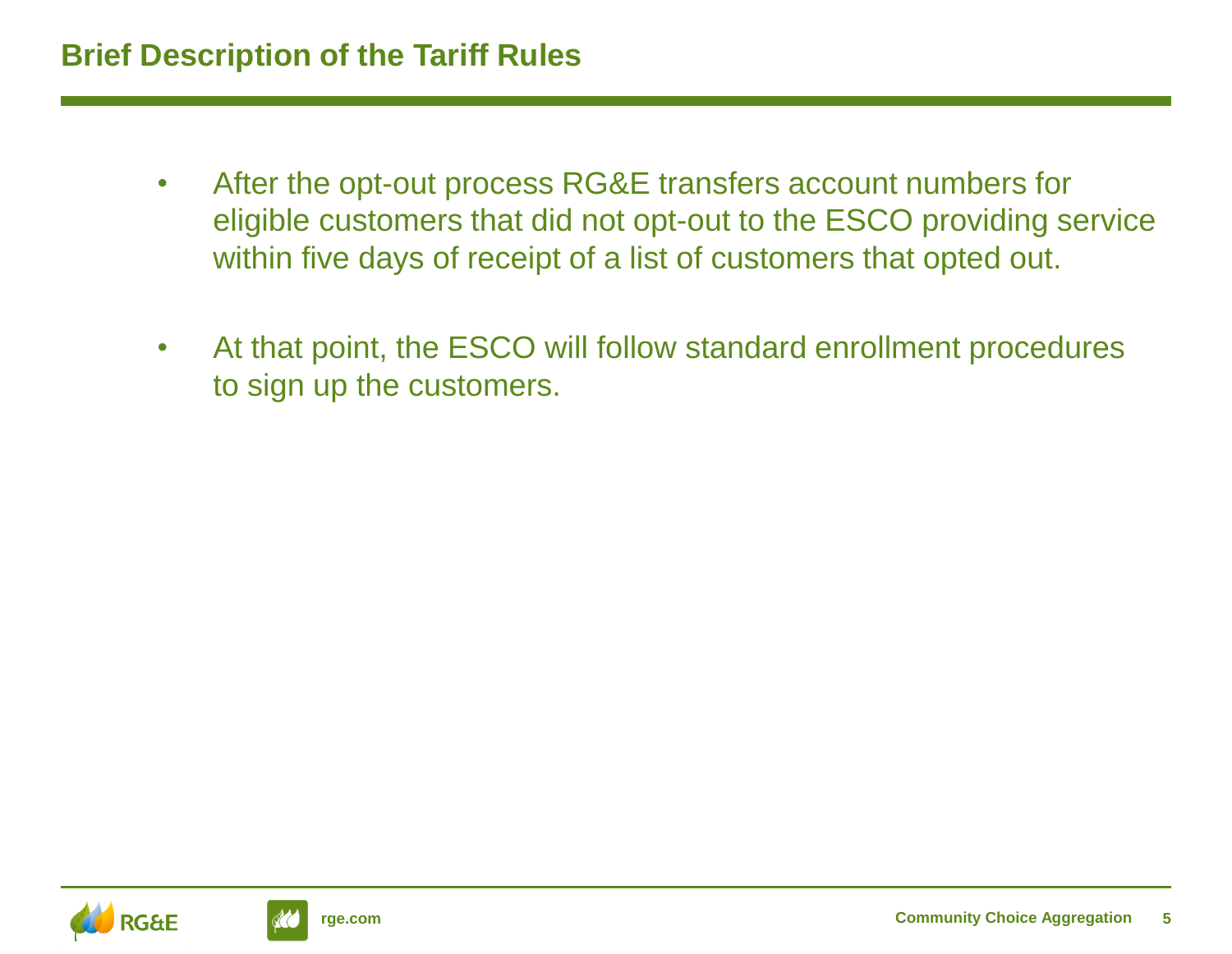## **Questions for Suppliers**

- This list of questions is on the RG&E website at: [http://www.rge.com/UsageAndSafety/energysupplier/questions.html](https://www.rge.com/wps/portal/rge/saveenergy/rebatesandprograms/communitychoiceaggregation/)
- What is your charge per kilowatt-hour or therm for energy supply?
- Is this a fixed charge or does it vary depending on: market price, time-ofday, season or use?
- What is the length of the agreement or contract?
- Is there a security deposit, cancellation fee or other fees?
- Can I switch at any time?
- Do you have any incentives if I switch?
- Will I save money if I switch and do you guarantee savings?
- When will I be billed for energy supply and are your charges included in my RG&E delivery bill?
- If I have questions about your charges, how do I contact you?
- What procedures are in place if I have a question or a complaint with you as my supplier?



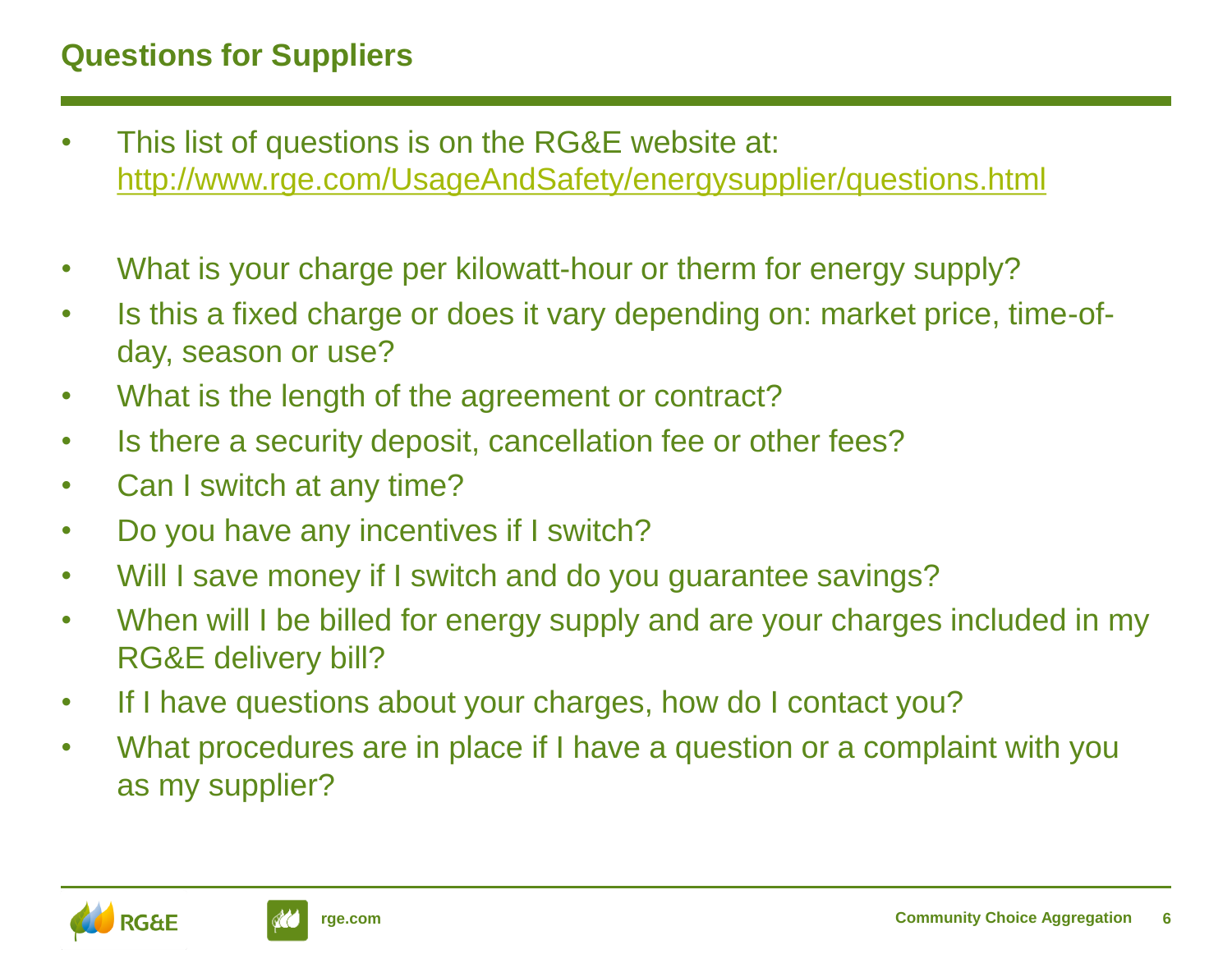## **RG&E "Green" Energy Option**

- Wind Power
	- Support the use of clean, renewable wind-generated electricity by participating in RG&E's Wind Energy program. Buying a block of 200 kilowatt-hours of windgenerated electricity every month for one year reduces carbon dioxide emissions equivalent to planting 1 acre of trees or not driving 2,194 miles.
	- \$5.00 per month for a 200 kilowatt-hour block
	- This is an additional charge on your bill
- Details available on the RG&E website under Your Home Wind Energy